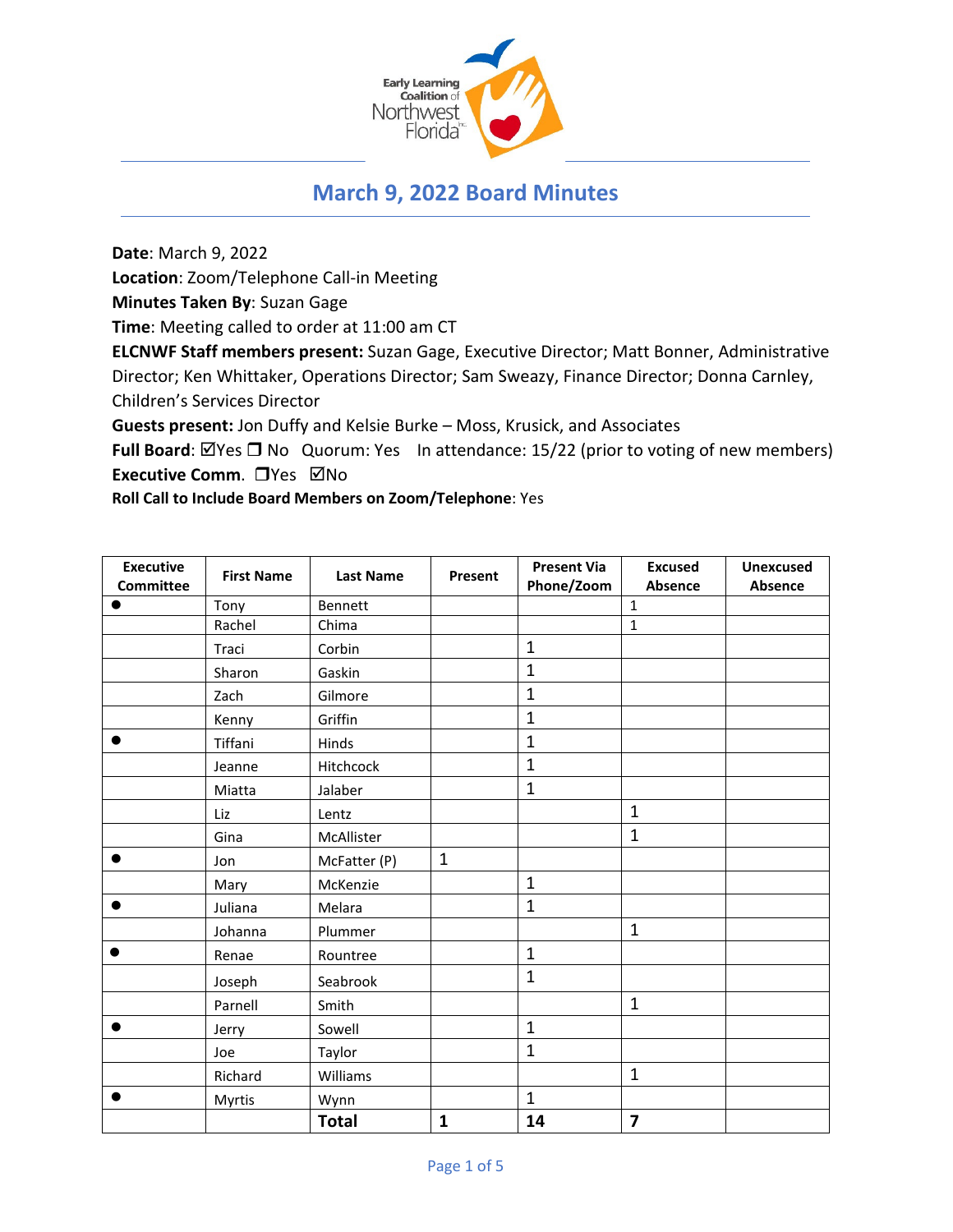#### Utilization Report for Direct Services

We reimburse contracted providers in each of the seven counties served. The information below shows the payment to School Readiness and VPK providers for direct services (slots) and compares the previous month.

| <b>School Readiness</b>                                         |                             |                             |  |  |  |  |
|-----------------------------------------------------------------|-----------------------------|-----------------------------|--|--|--|--|
|                                                                 | December 2021               | January 2022                |  |  |  |  |
| School Readiness                                                | SR Slot Dollars \$1,174,765 | SR Slot Dollars \$1,105,664 |  |  |  |  |
| Payments to Child Care Providers for Direct<br>Services (Slots) | Children Paid - 2,240       | Children Paid - 2,382       |  |  |  |  |
| <b>VOLUNTARY PREKINDERGARTEN</b>                                |                             |                             |  |  |  |  |
| <b>VPK Program</b>                                              | December 2021               | January 2022                |  |  |  |  |
| Payments to Child Care for VPK services                         | VPK Payments \$484,136      | VPK Payments \$496,280      |  |  |  |  |
|                                                                 | Children Paid- 2,324        | Children Paid- 2,301        |  |  |  |  |

- 1. CALL TO ORDER AND INTRODUCTION OF MEMBERS, GUESTS, AND STAFF Jon McFatter
- 2. APPROVAL OF MEETING AGENDA Jon McFatter

*VOTE NEEDED: To approve the meeting agenda as amended to include the FY23 Sliding Fee Scale.* 

Motion: To approve the meeting agenda as amended to include the FY23 Sliding Fee Scale. Motion By: Jerry Sowell Motion Seconded By: Mary McKenzie Member/s Recusing from Vote: No The motion carried.

- 3. ADOPTION OF CONSENT AGENDA ITEMS Jon McFatter
	- 3.1. Minutes: Board Meeting February 9, 2022 *(See minutes)*
	- 3.2. Credit Card Transaction Report: January 2022 *(See credit card statements)*
	- 3.3. Revenue and Expenditures *(See R&E through 1.31.2022)*
	- 3.4. Disbursement Policy *(See Disbursement Policy)*
	- 3.5. Articles of Incorporation Update *(See Articles of Incorporation)*
	- 3.6. Bylaws Update *(See Bylaws)*
	- *VOTE NEEDED: To approve the consent agenda as presented.*

Motion: To approve the consent agenda as presented. Motion By: Jerry Sowell Motion Seconded By: Sharon Gaskin Member/s Recusing from Vote: No The motion carried.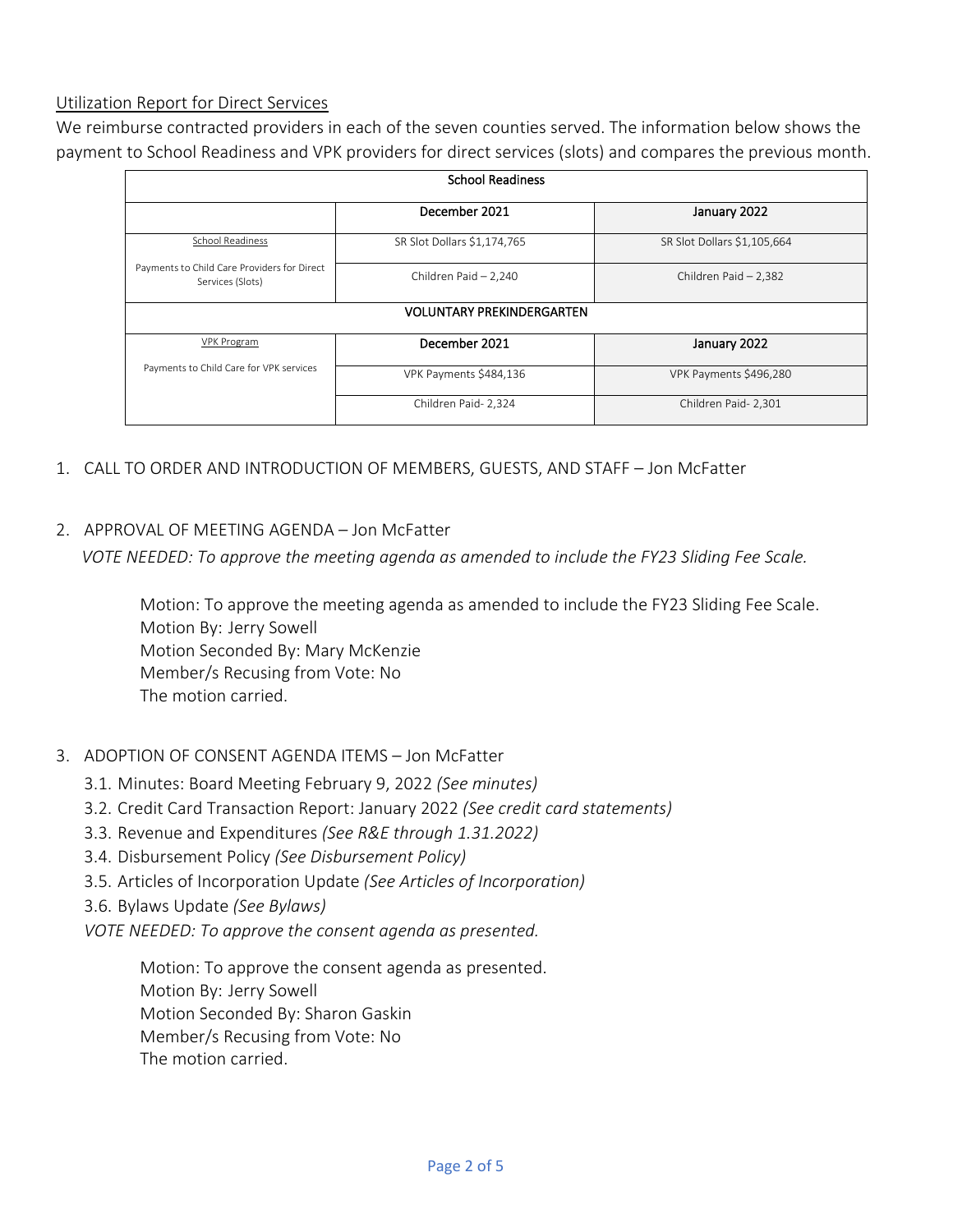#### 4. COMMITTEE/FULL BOARD REPORTS – Jon McFatter

4.1. Executive Committee- Jon McFatter

Instead of an Executive Committee meeting, all items brought to the committee are presented to the entire board for information and/or vote, as needed.

4.1.1. *Ad Hoc Committee for PEO Services RFP.*

*The coalition received two proposals for the PEO RFP. Only one proposal met the fatal criteria. The ad hoc committee will be tasked with negotiating the best rate for the Coalition.* 

*NO VOTE NEEDED: Information only*

#### 4.1.2 *FY23 Sliding Fee Scale*

*DEL released the FY23 sliding fee scale after the board meeting packet was sent to the Board. DEL requires approval of the sliding fee scale by the Board and to be submitted as a School Readiness Plan amendment no later than April 1, 2022. The Executive Director is recommending no change to the parent copayments as shown on the proposed FY23 sliding fee scale.*

*VOTE NEEDED: To approve the FY23 Sliding Fee Scale as presented with no change to parent copayments.* 

Motion: To approve the FY23 Sliding Fee Scale as presented with no change to the parent copayments.

Motion By: Renae Rountree Motion Seconded By: Jeannie Hitchcock Member/s Recusing from Vote: No The motion carried.

#### 4.2. *Finance Committee- Jerry Sowell*

Instead of a Finance Committee meeting, all items that would be brought to the committee are presented to the entire board for information and/or vote, as needed.

4.2.1. Audit Presentation-Moss, Krusick, and Associates

A representative from MKA presented results for FY 2021 Financial audit. *(See FY 2021 Audit)*

*VOTE NEEDED: To approve FY2021 Audit* as presented.

Motion: To approve the FY2021 Audit as presented. Motion By: Jerry Sowell Motion Seconded By: Joe Taylor Member/s Recusing from Vote: No The motion carried.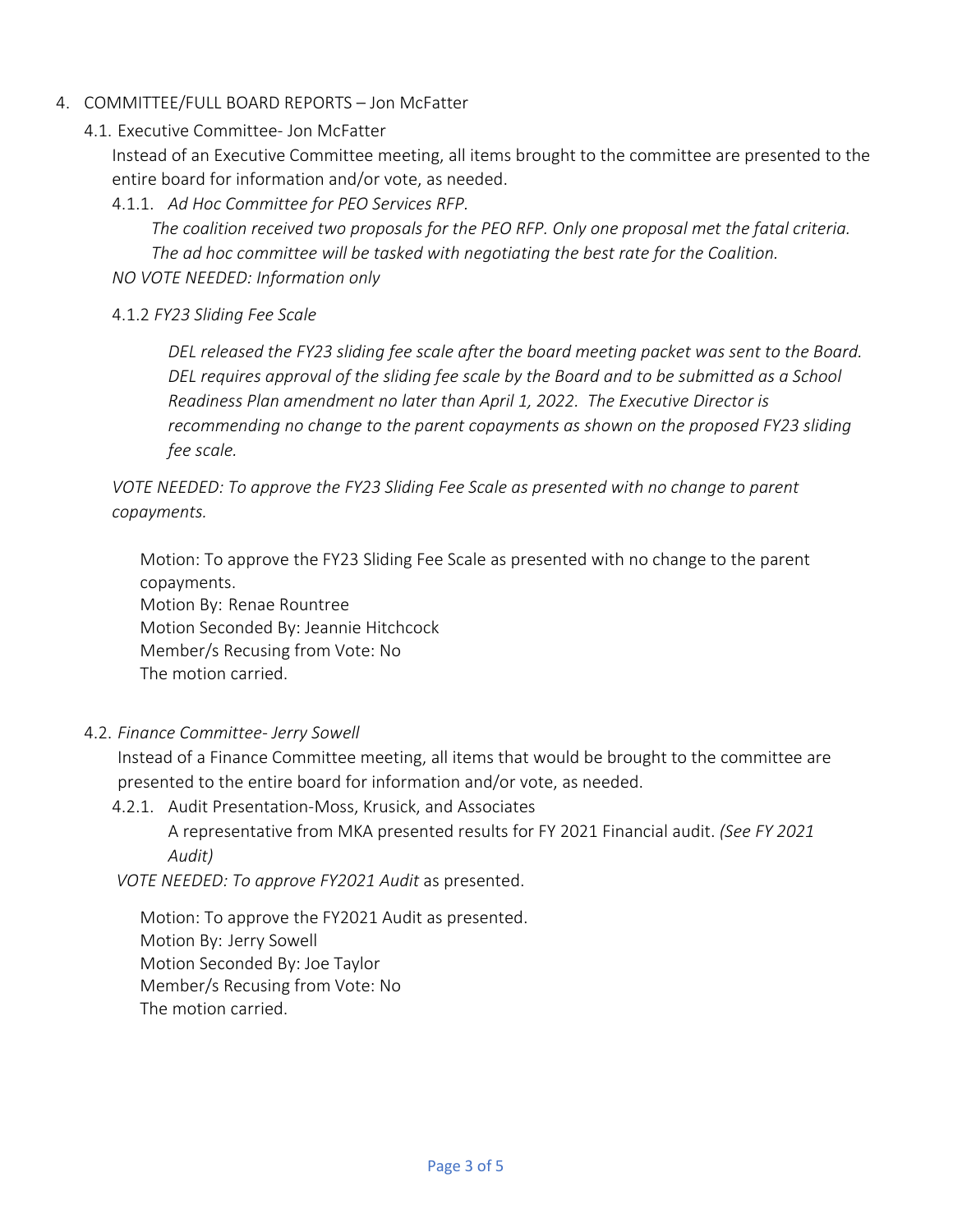## 4.2.2. Current Expenditures

## 4.2.1.1. School Readiness

Following the board's direction in February, staff continue to enroll children following DEL'S instructions, and keep the waitlist at a minimum. We have not been awarded an updated NOA to date, but DEL assured us that we would receive additional dollars to cover the shortage.

## *NO VOTE NEEDED: Information only*

4.2.1.2. Disaster Recovery Grant (Operation Kaleidoscope) Coalition and DEL staff continue to communicate with the federal government to secure the grant extension.

*NO VOTE NEEDED: Information only*

## 4.3. Policy and Personnel Committee-

In place of a Policy and Personnel Committee meeting, all items that would be brought to the committee are presented to the entire board for information and/or vote, as needed. *No new information*

## 4.4. Education and Program-

In place of an Education and Program Committee meeting, all items that would be brought to the committee are presented to the entire board for information and/or vote, as needed. *No new information*

### 5. EXECUTIVE DIRECTOR'S REPORT

# 5.1. Organization Update

5.1.1. ARPA Stabilization Funds

The Coalition received a portion of their ARPA stabilization funds (10 million) and is working with providers to collect and approve applications in order to release funding.

# 5.1.2. Accountability Review

The Division of Early Learning (DEL) will commence an accountability monitoring review of our coalition for fiscal year 2021-2022. The review begins on Monday, April 11, 2022 and includes Voluntary Prekindergarten (VPK) and School Readiness (SR) child eligibility and payment validation, VPK provider eligibility, data accuracy (DA), educational services delivery (ESD), coalition governance (CG), operations and program management (OPM) and child care resource and referral (CCR&R). The eligibility review sample period will be June, November & December 2021. The programmatic review period will be July 1, 2020 – April 30, 2022.

5.1.3. Legislative Update

Legislative session is almost over. The coalition is watching with keen interest a few bills that could possibly impact the funding formula used to calculate our annual SR allocation. Additional information will be provided as it is made available.

5.1.4. New Board Member Orientation following today's board meeting